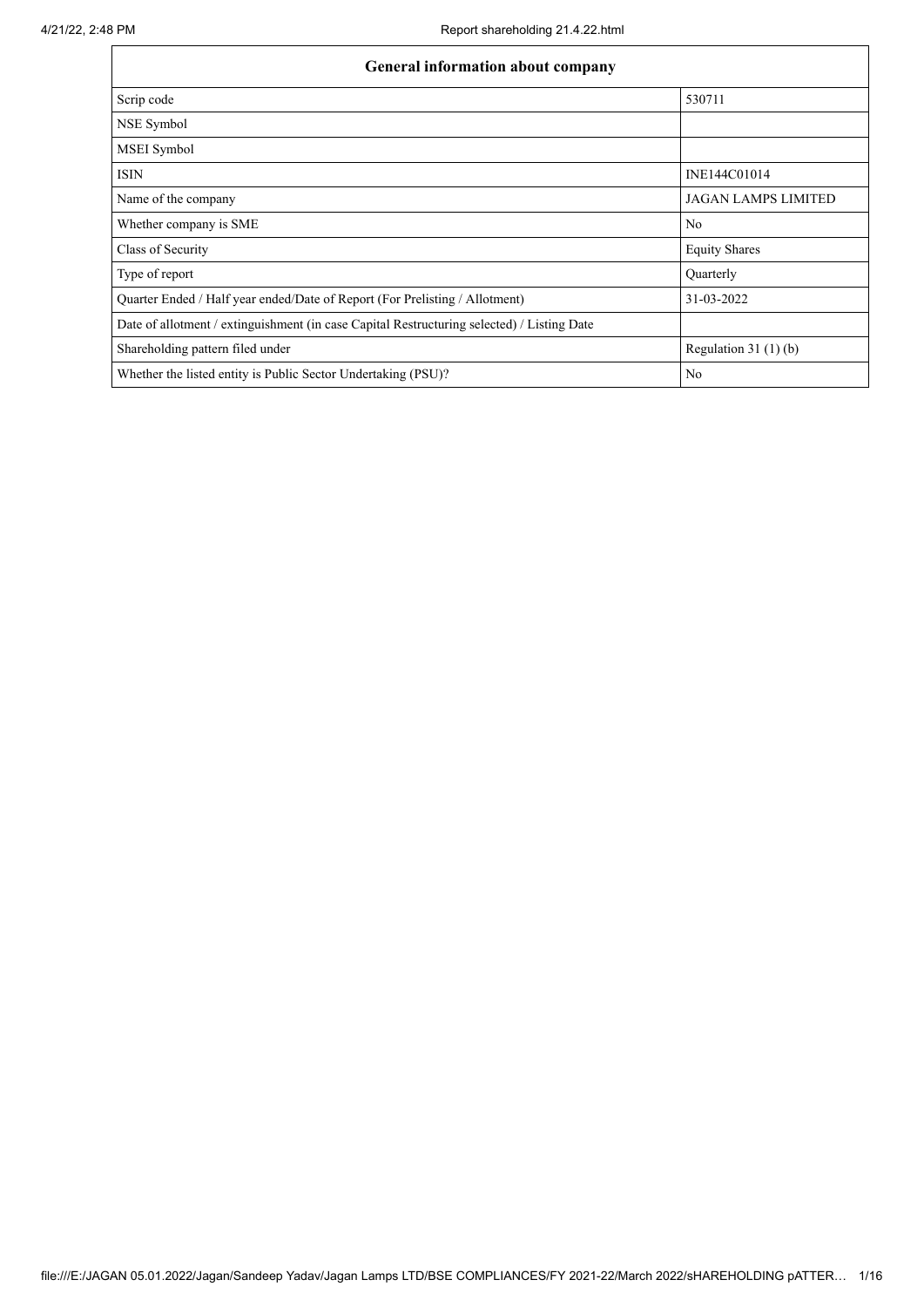|                | <b>Declaration</b>                                                                        |                |                                |                       |                             |  |  |  |
|----------------|-------------------------------------------------------------------------------------------|----------------|--------------------------------|-----------------------|-----------------------------|--|--|--|
| Sr.<br>No.     | Particular                                                                                | Yes/No         | Promoter and<br>Promoter Group | Public<br>shareholder | Non Promoter-<br>Non Public |  |  |  |
| 1              | Whether the Listed Entity has issued any partly paid up shares?                           | N <sub>0</sub> | N <sub>o</sub>                 | N <sub>0</sub>        | N <sub>0</sub>              |  |  |  |
| $\overline{2}$ | Whether the Listed Entity has issued any Convertible Securities<br>$\Omega$               | Yes            | Yes                            | N <sub>0</sub>        | N <sub>0</sub>              |  |  |  |
| 3              | Whether the Listed Entity has issued any Warrants?                                        | N <sub>0</sub> | No                             | N <sub>o</sub>        | No.                         |  |  |  |
| 4              | Whether the Listed Entity has any shares against which<br>depository receipts are issued? | N <sub>0</sub> | No                             | N <sub>0</sub>        | N <sub>0</sub>              |  |  |  |
| 5              | Whether the Listed Entity has any shares in locked-in?                                    | Yes            | Yes                            | N <sub>0</sub>        | N <sub>0</sub>              |  |  |  |
| 6              | Whether any shares held by promoters are pledge or otherwise<br>encumbered?               | N <sub>o</sub> | No                             |                       |                             |  |  |  |
| $\overline{7}$ | Whether company has equity shares with differential voting<br>rights?                     | N <sub>0</sub> | N <sub>0</sub>                 | N <sub>0</sub>        | No.                         |  |  |  |
| 8              | Whether the listed entity has any significant beneficial owner?                           | N <sub>0</sub> |                                |                       |                             |  |  |  |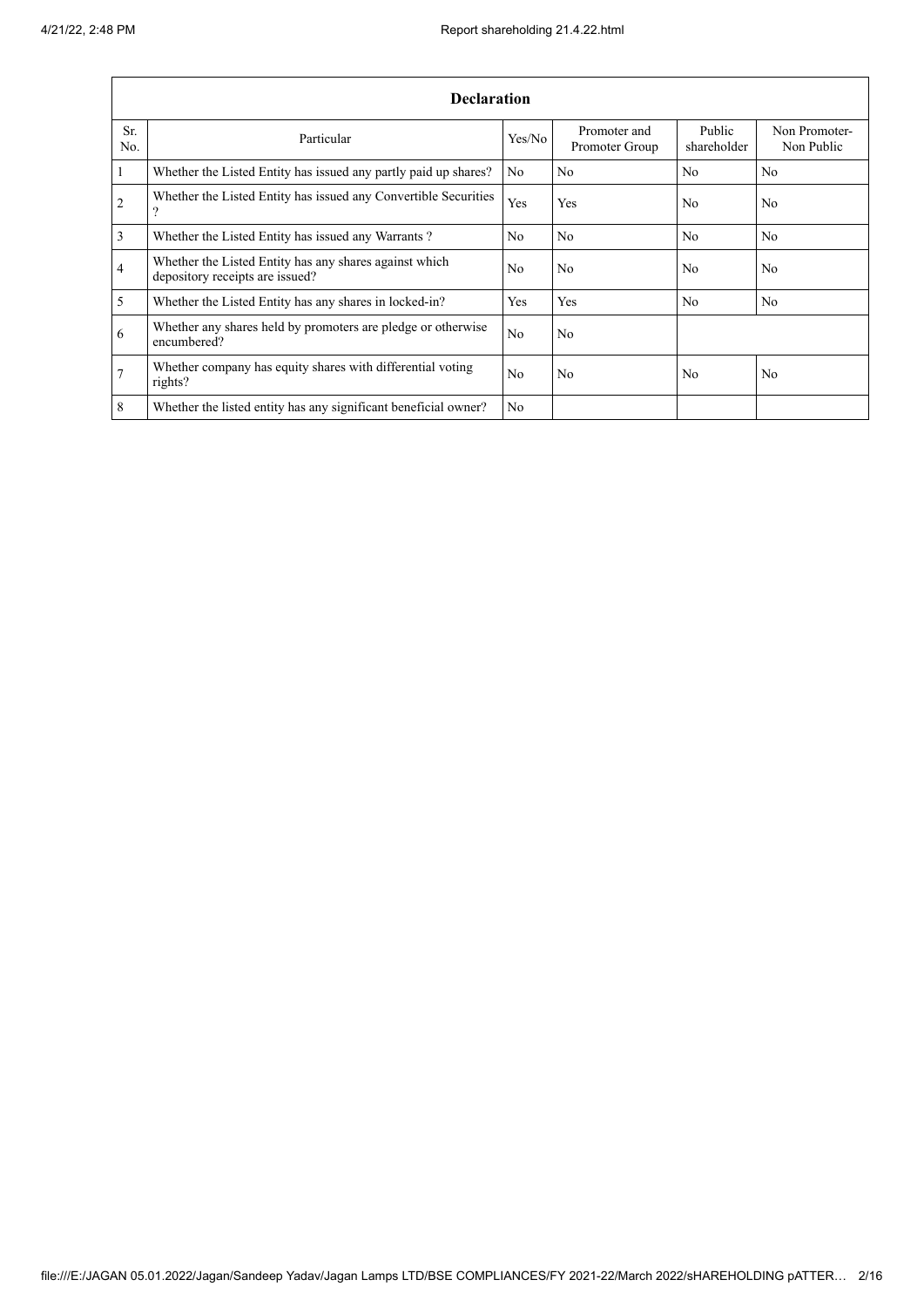|                   |                                           |                                                                                                                      |                              |                                                    |                                                                  |               | Table 1 - Summary Statement holding of specified securities |                     |  |                                         |       |
|-------------------|-------------------------------------------|----------------------------------------------------------------------------------------------------------------------|------------------------------|----------------------------------------------------|------------------------------------------------------------------|---------------|-------------------------------------------------------------|---------------------|--|-----------------------------------------|-------|
|                   | Category                                  | No. Of<br>No. Of<br>Total nos.<br>No. of<br>% of total no. of<br>Partly<br>shares<br>fully paid<br>Nos. Of<br>shares |                              | Shareholding as a                                  | Number of Voting Rights held in each<br>class of securities (IX) |               |                                                             |                     |  |                                         |       |
| Category<br>$($ I | of<br>shareholder                         | shareholders                                                                                                         | up equity                    | paid-up<br>equity                                  | underlying<br>Depository                                         | held (VII)    | shares (calculated<br>as per SCRR, 1957)                    |                     |  | No of Voting (XIV) Rights<br>Total as a |       |
|                   | (II)                                      | (III)<br>shares<br>shares<br>Receipts<br>held $(IV)$<br>held(V)<br>(VI)                                              | $= (IV) +$<br>$(V)$ + $(VI)$ | (VIII) As a % of<br>Class<br>$(A+B+C2)$<br>eg: $X$ |                                                                  | Class<br>eg:y | Total                                                       | $%$ of<br>$(A+B+C)$ |  |                                         |       |
| (A)               | Promoter<br>&<br>Promoter<br>Group        | 6                                                                                                                    | 4094571                      |                                                    |                                                                  | 4094571       | 57.17                                                       | 4094571             |  | 4094571                                 | 57.17 |
| (B)               | Public                                    | 5787                                                                                                                 | 3067229                      |                                                    |                                                                  | 3067229       | 42.83                                                       | 3067229             |  | 3067229                                 | 42.83 |
| (C)               | Non<br>Promoter-<br>Non Public            |                                                                                                                      |                              |                                                    |                                                                  |               |                                                             |                     |  |                                         |       |
| (C1)              | <b>Shares</b><br>underlying<br><b>DRs</b> |                                                                                                                      |                              |                                                    |                                                                  |               |                                                             |                     |  |                                         |       |
| (C2)              | Shares held<br>by<br>Employee<br>Trusts   |                                                                                                                      |                              |                                                    |                                                                  |               |                                                             |                     |  |                                         |       |
|                   | Total                                     | 5793                                                                                                                 | 7161800                      |                                                    |                                                                  | 7161800       | 100                                                         | 7161800             |  | 7161800                                 | 100   |

## **Table I - Summary Statement holding of specified securities**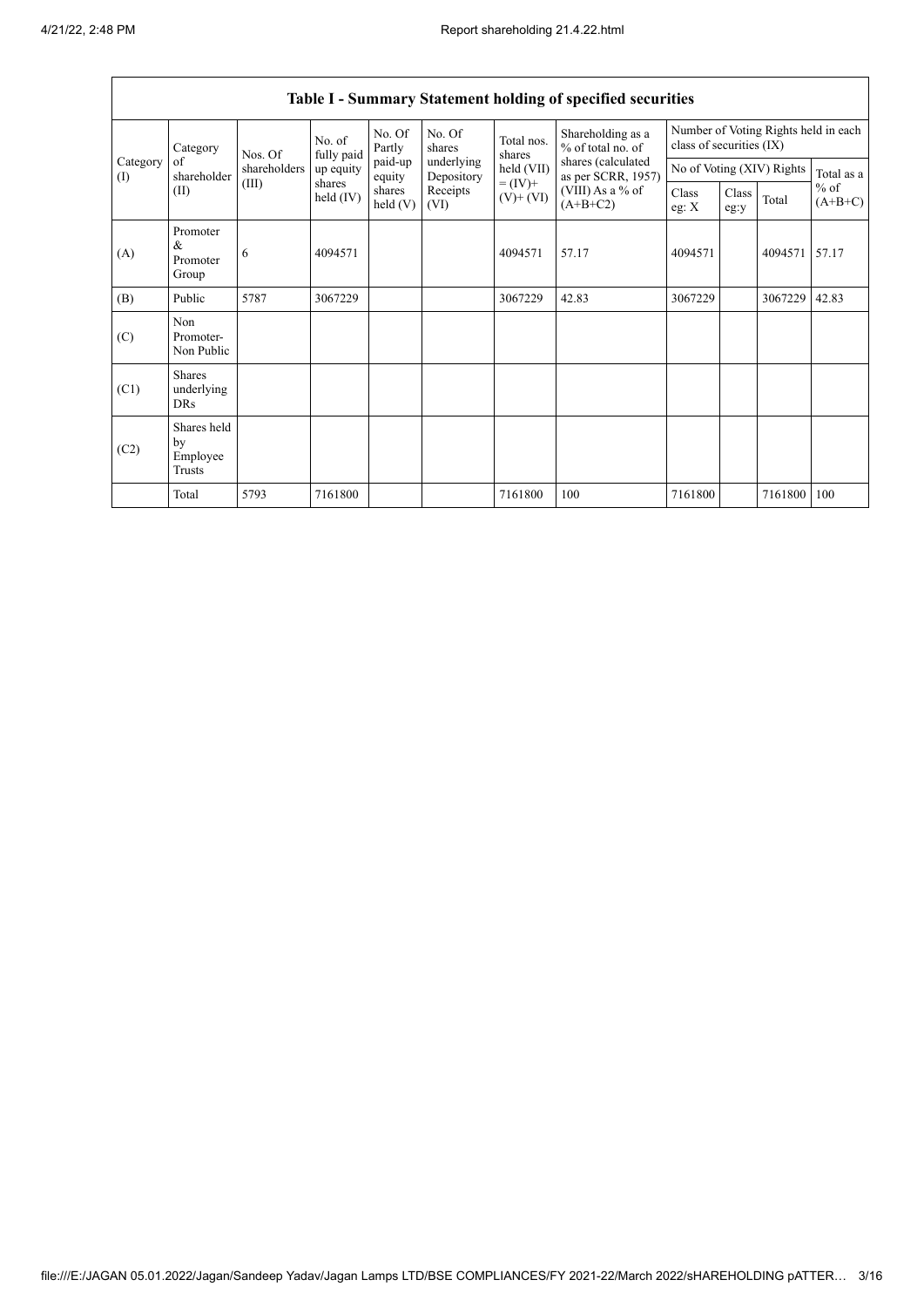í

|                            |                                                |                                                 |                                                           |                                                                                                                                                       | Table I - Summary Statement holding of specified securities |                                                                               |            |                                                         |                                           |         |
|----------------------------|------------------------------------------------|-------------------------------------------------|-----------------------------------------------------------|-------------------------------------------------------------------------------------------------------------------------------------------------------|-------------------------------------------------------------|-------------------------------------------------------------------------------|------------|---------------------------------------------------------|-------------------------------------------|---------|
| Category<br>Category<br>of | No. Of<br><b>Shares</b><br>Underlying          | No. of<br><b>Shares</b><br>Underlying           | No. Of Shares<br>Underlying<br>Outstanding<br>convertible | Shareholding, as a<br>% assuming full<br>conversion of<br>convertible<br>securities (as a                                                             | Number of<br>Locked in shares<br>(XII)                      | Number of<br><b>Shares</b><br>pledged or<br>otherwise<br>encumbered<br>(XIII) |            | Number of<br>equity shares                              |                                           |         |
| (1)                        | shareholder<br>(II)                            | Outstanding<br>convertible<br>securities<br>(X) | Outstanding<br>Warrants<br>$(X_i)$                        | securities and<br>percentage of<br>diluted share<br>No. Of<br>capital) (XI)=<br>Warrants (Xi)<br>$(VII)+(X)$ As a % of   No. (a)<br>(a)<br>$(A+B+C2)$ |                                                             | As a<br>$%$ of<br>total<br><b>Shares</b><br>held<br>(b)                       | No.<br>(a) | As a<br>$%$ of<br>total<br><b>Shares</b><br>held<br>(b) | held in<br>dematerialized<br>form $(XIV)$ |         |
| (A)                        | Promoter<br>$\&$<br>Promoter<br>Group          | 138783                                          |                                                           | 138783                                                                                                                                                | 57.99                                                       | 3474975                                                                       | 84.87      |                                                         |                                           | 4094561 |
| (B)                        | Public                                         |                                                 |                                                           |                                                                                                                                                       | 42.01                                                       |                                                                               |            |                                                         |                                           | 2124376 |
| (C)                        | Non<br>Promoter-<br>Non Public                 |                                                 |                                                           |                                                                                                                                                       |                                                             |                                                                               |            |                                                         |                                           |         |
| (C1)                       | <b>Shares</b><br>underlying<br><b>DRs</b>      |                                                 |                                                           |                                                                                                                                                       |                                                             |                                                                               |            |                                                         |                                           |         |
| (C2)                       | Shares held<br>by<br>Employee<br><b>Trusts</b> |                                                 |                                                           |                                                                                                                                                       |                                                             |                                                                               |            |                                                         |                                           |         |
|                            | Total                                          | 138783                                          |                                                           | 138783                                                                                                                                                | 100                                                         | 3474975                                                                       | 48.52      |                                                         |                                           | 6218937 |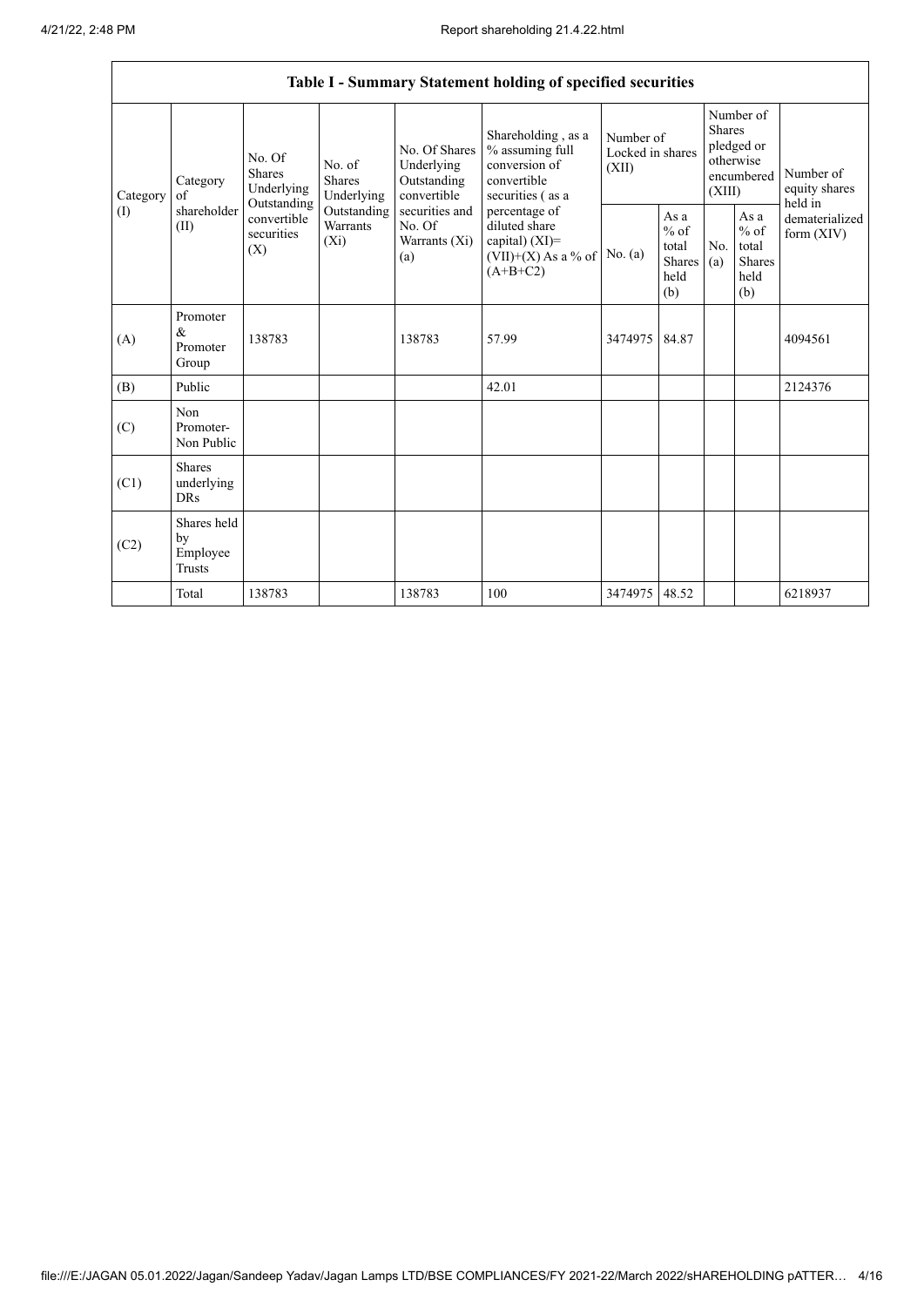r

| Table II - Statement showing shareholding pattern of the Promoter and Promoter Group        |                                                                                                                     |                         |                            |                                 |                                    |                             |                                              |                               |               |                                 |                                 |
|---------------------------------------------------------------------------------------------|---------------------------------------------------------------------------------------------------------------------|-------------------------|----------------------------|---------------------------------|------------------------------------|-----------------------------|----------------------------------------------|-------------------------------|---------------|---------------------------------|---------------------------------|
|                                                                                             |                                                                                                                     |                         | No. of                     | No.<br>Of                       | No. Of                             | Total<br>nos.               | Shareholding<br>as a % of total              | each class of securities (IX) |               | Number of Voting Rights held in |                                 |
| Sr.                                                                                         | Category & Name<br>of the                                                                                           | Nos. Of<br>shareholders | fully<br>paid up<br>equity | Partly<br>paid-<br>up           | shares<br>underlying<br>Depository | shares<br>held<br>$(VII) =$ | no. of shares<br>(calculated as<br>per SCRR, | No of Voting (XIV) Rights     |               |                                 | Total<br>as a $\%$              |
|                                                                                             | Shareholders (I)                                                                                                    | (III)                   | shares<br>$held$ (IV)      | equity<br>shares<br>held<br>(V) | Receipts<br>(VI)                   | $(IV)+$<br>$(V)^+$<br>(VI)  | 1957) (VIII)<br>As a % of<br>$(A+B+C2)$      | Class eg:<br>X                | Class<br>eg:y | Total                           | of<br>Total<br>Voting<br>rights |
| А                                                                                           | Table II - Statement showing shareholding pattern of the Promoter and Promoter Group                                |                         |                            |                                 |                                    |                             |                                              |                               |               |                                 |                                 |
| (1)                                                                                         | Indian                                                                                                              |                         |                            |                                 |                                    |                             |                                              |                               |               |                                 |                                 |
| (a)                                                                                         | Individuals/Hindu<br>undivided Family                                                                               | 5                       | 3827841                    |                                 |                                    | 3827841                     | 53.45                                        | 3827841                       |               | 3827841 53.45                   |                                 |
| (d)                                                                                         | Any Other<br>(specify)                                                                                              | 1                       | 266730                     |                                 |                                    | 266730                      | 3.72                                         | 266730                        |               | 266730                          | 3.72                            |
| Sub-Total (A)<br>(1)                                                                        |                                                                                                                     | 6                       | 4094571                    |                                 |                                    | 4094571                     | 57.17                                        | 4094571                       |               | 4094571                         | 57.17                           |
| (2)                                                                                         | Foreign                                                                                                             |                         |                            |                                 |                                    |                             |                                              |                               |               |                                 |                                 |
| Total<br>Shareholding<br>of Promoter<br>and Promoter<br>Group $(A)=$<br>$(A)(1)+(A)$<br>(2) |                                                                                                                     | 6                       | 4094571                    |                                 |                                    | 4094571                     | 57.17                                        | 4094571                       |               | 4094571                         | 57.17                           |
| B                                                                                           | Table III - Statement showing shareholding pattern of the Public shareholder                                        |                         |                            |                                 |                                    |                             |                                              |                               |               |                                 |                                 |
| (1)                                                                                         | Institutions                                                                                                        |                         |                            |                                 |                                    |                             |                                              |                               |               |                                 |                                 |
| (3)                                                                                         | Non-institutions                                                                                                    |                         |                            |                                 |                                    |                             |                                              |                               |               |                                 |                                 |
| (a(i))                                                                                      | Individuals -<br>i.Individual<br>shareholders<br>holding nominal<br>share capital up to<br>Rs. 2 lakhs.             | 5688                    | 2335539                    |                                 |                                    | 2335539                     | 32.61                                        | 2335539                       |               | 2335539 32.61                   |                                 |
| (a(ii))                                                                                     | Individuals - ii.<br>Individual<br>shareholders<br>holding nominal<br>share capital in<br>excess of Rs. 2<br>lakhs. | $\tau$                  | 384430                     |                                 |                                    | 384430                      | 5.37                                         | 384430                        |               | 384430                          | 5.37                            |
| (e)                                                                                         | Any Other<br>(specify)                                                                                              | 92                      | 347260                     |                                 |                                    | 347260                      | 4.85                                         | 347260                        |               | 347260                          | 4.85                            |
| Sub-Total (B)<br>(3)                                                                        |                                                                                                                     | 5787                    | 3067229                    |                                 |                                    | 3067229                     | 42.83                                        | 3067229                       |               | 3067229                         | 42.83                           |
| <b>Total Public</b><br>Shareholding<br>$(B)= (B)(1) +$<br>$(B)(2)+(B)(3)$                   |                                                                                                                     | 5787                    | 3067229                    |                                 |                                    | 3067229                     | 42.83                                        | 3067229                       |               | 3067229                         | 42.83                           |
| ${\bf C}$                                                                                   | Table IV - Statement showing shareholding pattern of the Non Promoter- Non Public shareholder                       |                         |                            |                                 |                                    |                             |                                              |                               |               |                                 |                                 |
| Total (<br>$A+B+C2$ )                                                                       |                                                                                                                     | 5793                    | 7161800                    |                                 |                                    | 7161800                     | 100                                          | 7161800                       |               | 7161800                         | 100                             |
| Total<br>$(A+B+C)$                                                                          |                                                                                                                     | 5793                    | 7161800                    |                                 |                                    | 7161800                     | 100                                          | 7161800                       |               | 7161800                         | 100                             |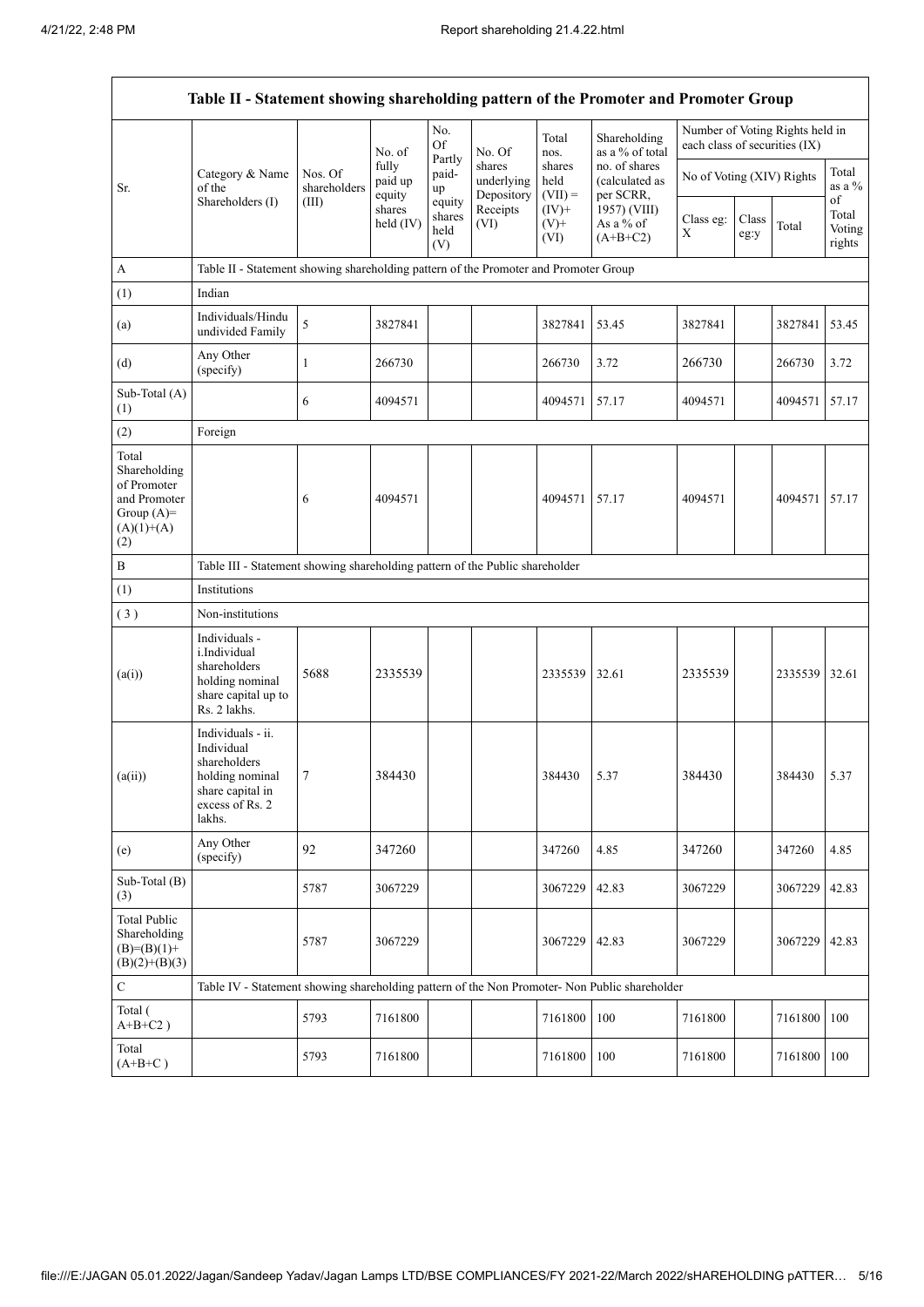| Table II - Statement showing shareholding pattern of the Promoter and Promoter Group    |                                                                                          |                                                                             |                                                                                                              |                                                                                                                                                                                 |                                        |                                                                               |            |                                                  |                                |
|-----------------------------------------------------------------------------------------|------------------------------------------------------------------------------------------|-----------------------------------------------------------------------------|--------------------------------------------------------------------------------------------------------------|---------------------------------------------------------------------------------------------------------------------------------------------------------------------------------|----------------------------------------|-------------------------------------------------------------------------------|------------|--------------------------------------------------|--------------------------------|
| Sr.                                                                                     | No. Of<br><b>Shares</b><br>Underlying<br>Outstanding<br>convertible<br>securities<br>(X) | No. of<br><b>Shares</b><br>Underlying<br>Outstanding<br>Warrants<br>$(X_i)$ | No. Of Shares<br>Underlying<br>Outstanding<br>convertible<br>securities and<br>No. Of Warrants<br>$(Xi)$ (a) | Shareholding, as a %<br>assuming full conversion<br>of convertible securities (<br>as a percentage of diluted<br>share capital) $(XI)$ =<br>$(VII)+(X)$ As a % of<br>$(A+B+C2)$ | Number of<br>Locked in shares<br>(XII) | Number of<br><b>Shares</b><br>pledged or<br>otherwise<br>encumbered<br>(XIII) |            | Number of<br>equity shares<br>held in            |                                |
|                                                                                         |                                                                                          |                                                                             |                                                                                                              |                                                                                                                                                                                 | No. (a)                                | As a<br>$%$ of<br>total<br>Shares<br>held<br>(b)                              | No.<br>(a) | As a<br>$%$ of<br>total<br>Shares<br>held<br>(b) | dematerialized<br>form $(XIV)$ |
| A                                                                                       |                                                                                          |                                                                             |                                                                                                              | Table II - Statement showing shareholding pattern of the Promoter and Promoter Group                                                                                            |                                        |                                                                               |            |                                                  |                                |
| (1)                                                                                     | Indian                                                                                   |                                                                             |                                                                                                              |                                                                                                                                                                                 |                                        |                                                                               |            |                                                  |                                |
| (a)                                                                                     | 138783                                                                                   |                                                                             | 138783                                                                                                       | 54.33                                                                                                                                                                           | 3208245                                | 83.81                                                                         |            |                                                  | 3827831                        |
| (d)                                                                                     | $\boldsymbol{0}$                                                                         |                                                                             | $\boldsymbol{0}$                                                                                             | 3.65                                                                                                                                                                            | 266730                                 | 100                                                                           |            |                                                  | 266730                         |
| Sub-Total (A)<br>(1)                                                                    | 138783                                                                                   |                                                                             | 138783                                                                                                       | 57.99                                                                                                                                                                           | 3474975                                | 84.87                                                                         |            |                                                  | 4094561                        |
| (2)                                                                                     | Foreign                                                                                  |                                                                             |                                                                                                              |                                                                                                                                                                                 |                                        |                                                                               |            |                                                  |                                |
| Total<br>Shareholding<br>of Promoter<br>and Promoter<br>Group $(A)=$<br>$(A)(1)+(A)(2)$ | 138783                                                                                   |                                                                             | 138783                                                                                                       | 57.99                                                                                                                                                                           | 3474975 84.87                          |                                                                               |            |                                                  | 4094561                        |
| $\, {\bf B}$                                                                            |                                                                                          |                                                                             |                                                                                                              | Table III - Statement showing shareholding pattern of the Public shareholder                                                                                                    |                                        |                                                                               |            |                                                  |                                |
| (1)                                                                                     | Institutions                                                                             |                                                                             |                                                                                                              |                                                                                                                                                                                 |                                        |                                                                               |            |                                                  |                                |
| (3)                                                                                     | Non-institutions                                                                         |                                                                             |                                                                                                              |                                                                                                                                                                                 |                                        |                                                                               |            |                                                  |                                |
| (a(i))                                                                                  |                                                                                          |                                                                             |                                                                                                              | 31.99                                                                                                                                                                           |                                        |                                                                               |            |                                                  | 1569986                        |
| (a(ii))                                                                                 |                                                                                          |                                                                             |                                                                                                              | 5.27                                                                                                                                                                            |                                        |                                                                               |            |                                                  | 334430                         |
| (e)                                                                                     |                                                                                          |                                                                             |                                                                                                              | 4.76                                                                                                                                                                            |                                        |                                                                               |            |                                                  | 219960                         |
| Sub-Total (B)<br>(3)                                                                    |                                                                                          |                                                                             |                                                                                                              | 42.01                                                                                                                                                                           |                                        |                                                                               |            |                                                  | 2124376                        |
| <b>Total Public</b><br>Shareholding<br>$(B)= (B)(1) +$<br>$(B)(2)+(B)(3)$               |                                                                                          |                                                                             |                                                                                                              | 42.01                                                                                                                                                                           |                                        |                                                                               |            |                                                  | 2124376                        |
| ${\bf C}$                                                                               |                                                                                          |                                                                             |                                                                                                              | Table IV - Statement showing shareholding pattern of the Non Promoter- Non Public shareholder                                                                                   |                                        |                                                                               |            |                                                  |                                |
| Total (<br>$A+B+C2$ )                                                                   | 138783                                                                                   |                                                                             | 138783                                                                                                       | 100                                                                                                                                                                             | 3474975                                | 48.52                                                                         |            |                                                  | 6218937                        |
| Total<br>$(A+B+C)$                                                                      | 138783                                                                                   |                                                                             | 138783                                                                                                       | 100                                                                                                                                                                             | 3474975                                | 48.52                                                                         |            |                                                  | 6218937                        |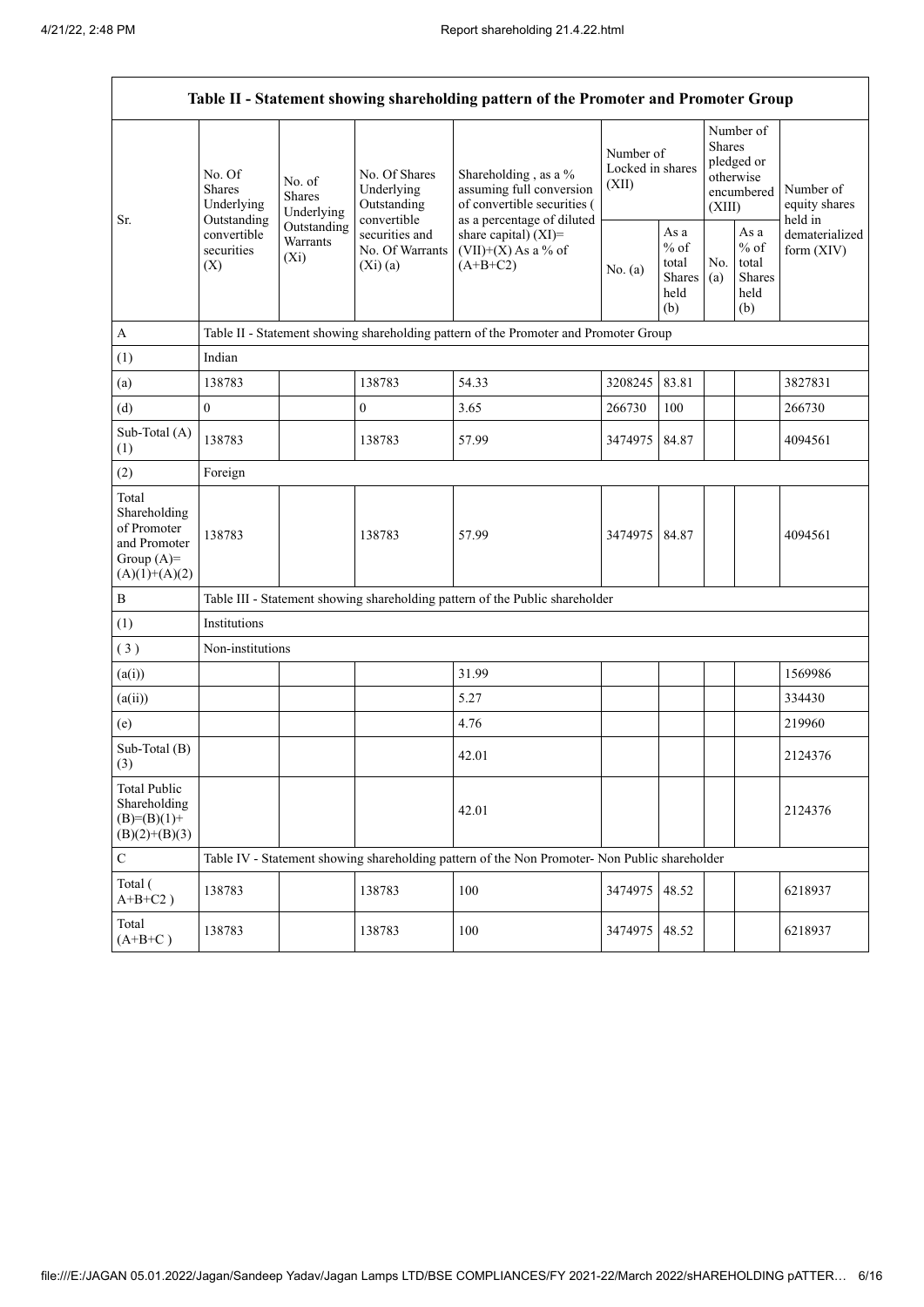| Individuals/Hindu undivided Family                                                                                                                                                       |                                                               |                              |                               |                                 |                                   |                          |  |  |
|------------------------------------------------------------------------------------------------------------------------------------------------------------------------------------------|---------------------------------------------------------------|------------------------------|-------------------------------|---------------------------------|-----------------------------------|--------------------------|--|--|
| Searial No.                                                                                                                                                                              | $\mathbf{1}$                                                  | $\overline{c}$               | 3                             | 4                               | 5                                 |                          |  |  |
| Name of the<br>Shareholders (I)                                                                                                                                                          | <b>ASHISH</b><br><b>AGGARWAL</b>                              | <b>GITA</b><br><b>SINGLA</b> | <b>SHIKHA</b><br><b>GUPTA</b> | <b>REKHA</b><br><b>AGGARWAL</b> | <b>CHANDERA</b><br><b>SHEKHAR</b> | Click here to go<br>back |  |  |
| PAN(II)                                                                                                                                                                                  | AIFPA0953R                                                    | BYGPS3267N                   | AENPG2211E                    | AIZPA3477C                      | ZZZZZ9999Z                        | Total                    |  |  |
| No. of fully paid<br>up equity shares<br>$held$ (IV)                                                                                                                                     | 3208245                                                       | 77020                        | 28700                         | 513866                          | 10                                | 3827841                  |  |  |
| No. Of Partly paid-<br>up equity shares<br>held(V)                                                                                                                                       |                                                               |                              |                               |                                 |                                   |                          |  |  |
| No. Of shares<br>underlying<br>Depository<br>Receipts (VI)                                                                                                                               |                                                               |                              |                               |                                 |                                   |                          |  |  |
| Total nos. shares<br>held $(VII) = (IV) +$<br>$(V)$ + $(VI)$                                                                                                                             | 3208245                                                       | 77020                        | 28700                         | 513866                          | 10                                | 3827841                  |  |  |
| Shareholding as a<br>% of total no. of<br>shares (calculated<br>as per SCRR,<br>1957) (VIII) As a<br>% of $(A+B+C2)$                                                                     | 44.8                                                          | 1.08                         | 0.4                           | 7.18                            | 0                                 | 53.45                    |  |  |
|                                                                                                                                                                                          | Number of Voting Rights held in each class of securities (IX) |                              |                               |                                 |                                   |                          |  |  |
| Class eg:X                                                                                                                                                                               | 3208245                                                       | 77020                        | 28700                         | 513866                          | 10                                | 3827841                  |  |  |
| Class eg:y                                                                                                                                                                               |                                                               |                              |                               |                                 |                                   |                          |  |  |
| Total                                                                                                                                                                                    | 3208245                                                       | 77020                        | 28700                         | 513866                          | 10                                | 3827841                  |  |  |
| Total as a % of<br>Total Voting rights                                                                                                                                                   | 44.8                                                          | 1.08                         | 0.4                           | 7.18                            | $\overline{0}$                    | 53.45                    |  |  |
| No. Of Shares<br>Underlying<br>Outstanding<br>convertible<br>securities $(X)$                                                                                                            | 138783                                                        | $\boldsymbol{0}$             | $\boldsymbol{0}$              | $\boldsymbol{0}$                | 0                                 | 138783                   |  |  |
| No. of Shares<br>Underlying<br>Outstanding<br>Warrants (Xi)                                                                                                                              |                                                               |                              |                               |                                 |                                   |                          |  |  |
| No. Of Shares<br>Underlying<br>Outstanding<br>convertible<br>securities and No.<br>Of Warrants (Xi)<br>(a)                                                                               | 138783                                                        | $\boldsymbol{0}$             | $\boldsymbol{0}$              | 0                               | $\boldsymbol{0}$                  | 138783                   |  |  |
| Shareholding, as a<br>% assuming full<br>conversion of<br>convertible<br>securities (as a<br>percentage of<br>diluted share<br>capital) (XI)=<br>$(VII)+(Xi)(a)$ As a<br>% of $(A+B+C2)$ | 45.85                                                         | 1.05                         | 0.39                          | 7.04                            | $\boldsymbol{0}$                  | 54.33                    |  |  |
| Number of Locked in shares (XII)                                                                                                                                                         |                                                               |                              |                               |                                 |                                   |                          |  |  |
| No. (a)                                                                                                                                                                                  | 3208245                                                       | $\boldsymbol{0}$             | $\boldsymbol{0}$              | $\boldsymbol{0}$                | $\boldsymbol{0}$                  | 3208245                  |  |  |
| As a % of total<br>Shares held (b)                                                                                                                                                       | 100                                                           | $\mathbf{0}$                 | $\boldsymbol{0}$              | $\boldsymbol{0}$                | $\boldsymbol{0}$                  | 83.81                    |  |  |
|                                                                                                                                                                                          | Number of Shares pledged or otherwise encumbered (XIII)       |                              |                               |                                 |                                   |                          |  |  |
| No. (a)                                                                                                                                                                                  |                                                               |                              |                               |                                 |                                   |                          |  |  |
| As a % of total<br>Shares held (b)                                                                                                                                                       |                                                               |                              |                               |                                 |                                   |                          |  |  |
|                                                                                                                                                                                          |                                                               |                              |                               |                                 |                                   |                          |  |  |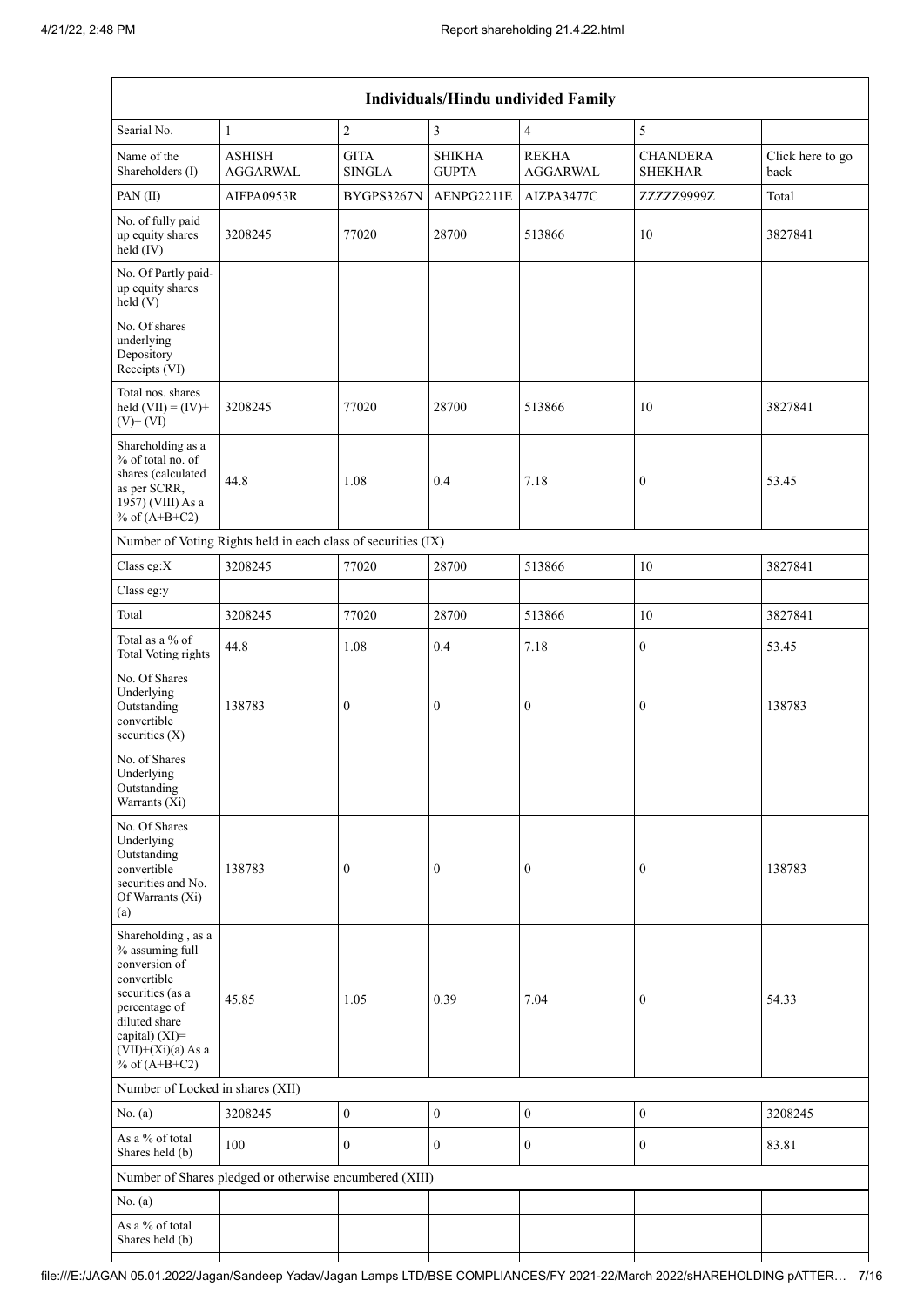## 4/21/22, 2:48 PM Report shareholding 21.4.22.html

| Number of equity<br>shares held in<br>dematerialized<br>form $(XIV)$ | 3208245                      | 77020    | 28700    | 513866   |                              | 3827831 |  |  |
|----------------------------------------------------------------------|------------------------------|----------|----------|----------|------------------------------|---------|--|--|
|                                                                      | Reason for not providing PAN |          |          |          |                              |         |  |  |
| Reason for not<br>providing PAN                                      |                              |          |          |          | Textual<br>Information $(1)$ |         |  |  |
| Shareholder type                                                     | Promoter                     | Promoter | Promoter | Promoter | Promoter                     |         |  |  |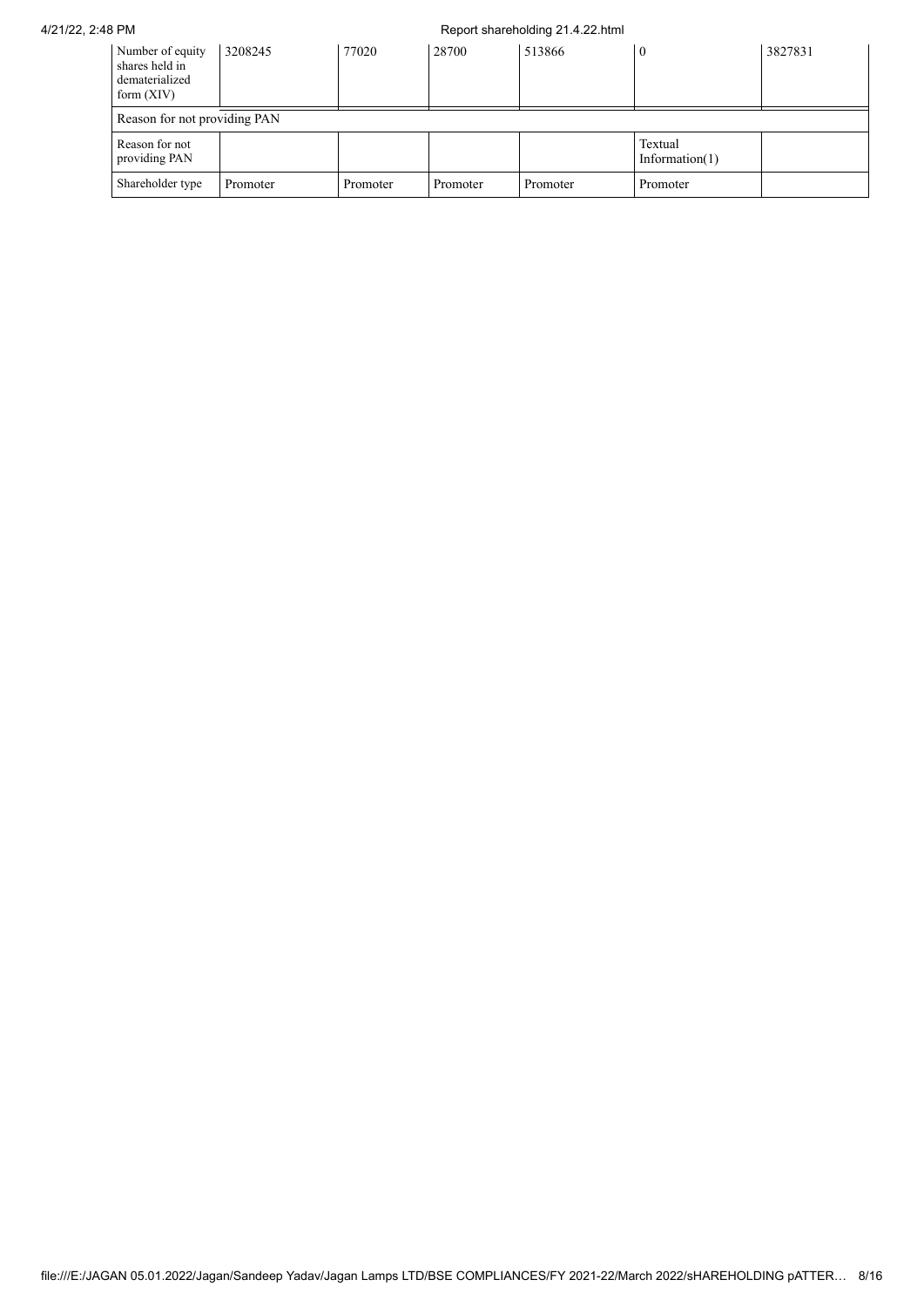|                               | <b>Text Block</b>                  |
|-------------------------------|------------------------------------|
| <b>Textual Information(1)</b> | Mr. Chandera Shekhar has deceased. |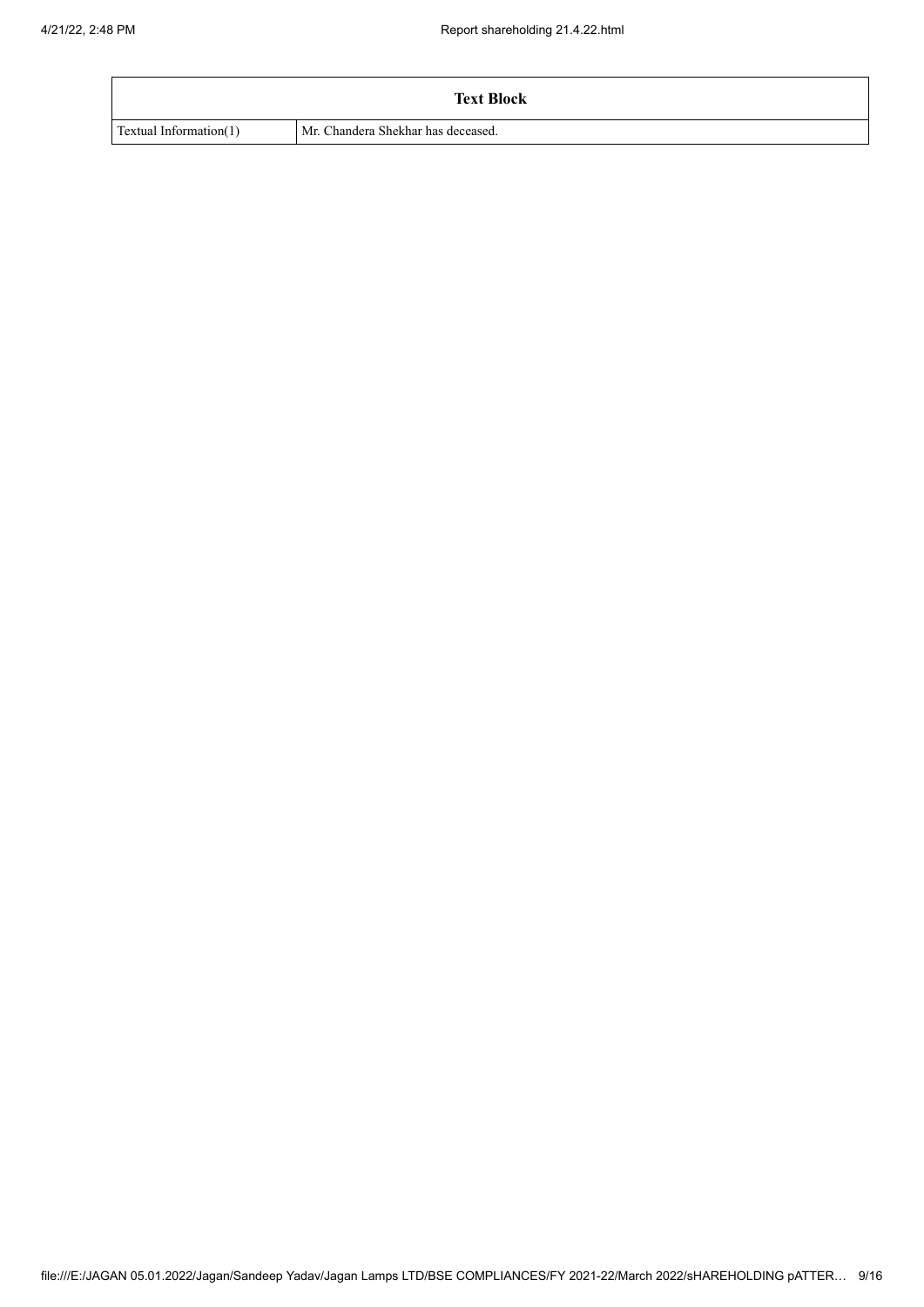| Any Other (specify)                                                                                                                                                                  |                                                               |                       |  |  |  |  |  |
|--------------------------------------------------------------------------------------------------------------------------------------------------------------------------------------|---------------------------------------------------------------|-----------------------|--|--|--|--|--|
| Searial No.                                                                                                                                                                          | $\mathbf{1}$                                                  |                       |  |  |  |  |  |
| Category                                                                                                                                                                             | <b>Bodies Corporate</b>                                       | Click here to go back |  |  |  |  |  |
| Name of the<br>Shareholders (I)                                                                                                                                                      | JAGAN AUTOMOTIVES PVT LTD                                     |                       |  |  |  |  |  |
| PAN(II)                                                                                                                                                                              | AABCJ7818F                                                    | Total                 |  |  |  |  |  |
| No. of the<br>Shareholders (I)                                                                                                                                                       | $\mathbf{1}$                                                  | 1                     |  |  |  |  |  |
| No. of fully paid<br>up equity shares<br>held (IV)                                                                                                                                   | 266730                                                        | 266730                |  |  |  |  |  |
| No. Of Partly paid-<br>up equity shares<br>held (V)                                                                                                                                  |                                                               |                       |  |  |  |  |  |
| No. Of shares<br>underlying<br>Depository<br>Receipts (VI)                                                                                                                           |                                                               |                       |  |  |  |  |  |
| Total nos. shares<br>held $(VII) = (IV) +$<br>$(V)$ + $(VI)$                                                                                                                         | 266730                                                        | 266730                |  |  |  |  |  |
| Shareholding as a<br>% of total no. of<br>shares (calculated<br>as per SCRR,<br>1957) (VIII) As a<br>% of $(A+B+C2)$                                                                 | 3.72                                                          | 3.72                  |  |  |  |  |  |
|                                                                                                                                                                                      | Number of Voting Rights held in each class of securities (IX) |                       |  |  |  |  |  |
| Class eg: X                                                                                                                                                                          | 266730                                                        | 266730                |  |  |  |  |  |
| Class eg:y                                                                                                                                                                           |                                                               |                       |  |  |  |  |  |
| Total                                                                                                                                                                                | 266730                                                        | 266730                |  |  |  |  |  |
| Total as a % of<br><b>Total Voting rights</b>                                                                                                                                        | 3.72                                                          | 3.72                  |  |  |  |  |  |
| No. Of Shares<br>Underlying<br>Outstanding<br>convertible<br>securities (X)                                                                                                          | $\boldsymbol{0}$                                              | $\boldsymbol{0}$      |  |  |  |  |  |
| No. of Shares<br>Underlying<br>Outstanding<br>Warrants $(X_i)$                                                                                                                       |                                                               |                       |  |  |  |  |  |
| No. Of Shares<br>Underlying<br>Outstanding<br>convertible<br>securities and No.<br>Of Warrants (Xi)<br>(a)                                                                           | $\boldsymbol{0}$                                              | $\boldsymbol{0}$      |  |  |  |  |  |
| Shareholding, as a<br>% assuming full<br>conversion of<br>convertible<br>securities (as a<br>percentage of<br>diluted share<br>capital) (XI)=<br>$(VII)+(X)$ As a %<br>of $(A+B+C2)$ | 3.65                                                          | 3.65                  |  |  |  |  |  |
| Number of Locked in shares (XII)                                                                                                                                                     |                                                               |                       |  |  |  |  |  |
| No. (a)                                                                                                                                                                              | 266730                                                        | 266730                |  |  |  |  |  |
| As a $\%$ of total<br>Shares held (b)                                                                                                                                                | 100                                                           | 100                   |  |  |  |  |  |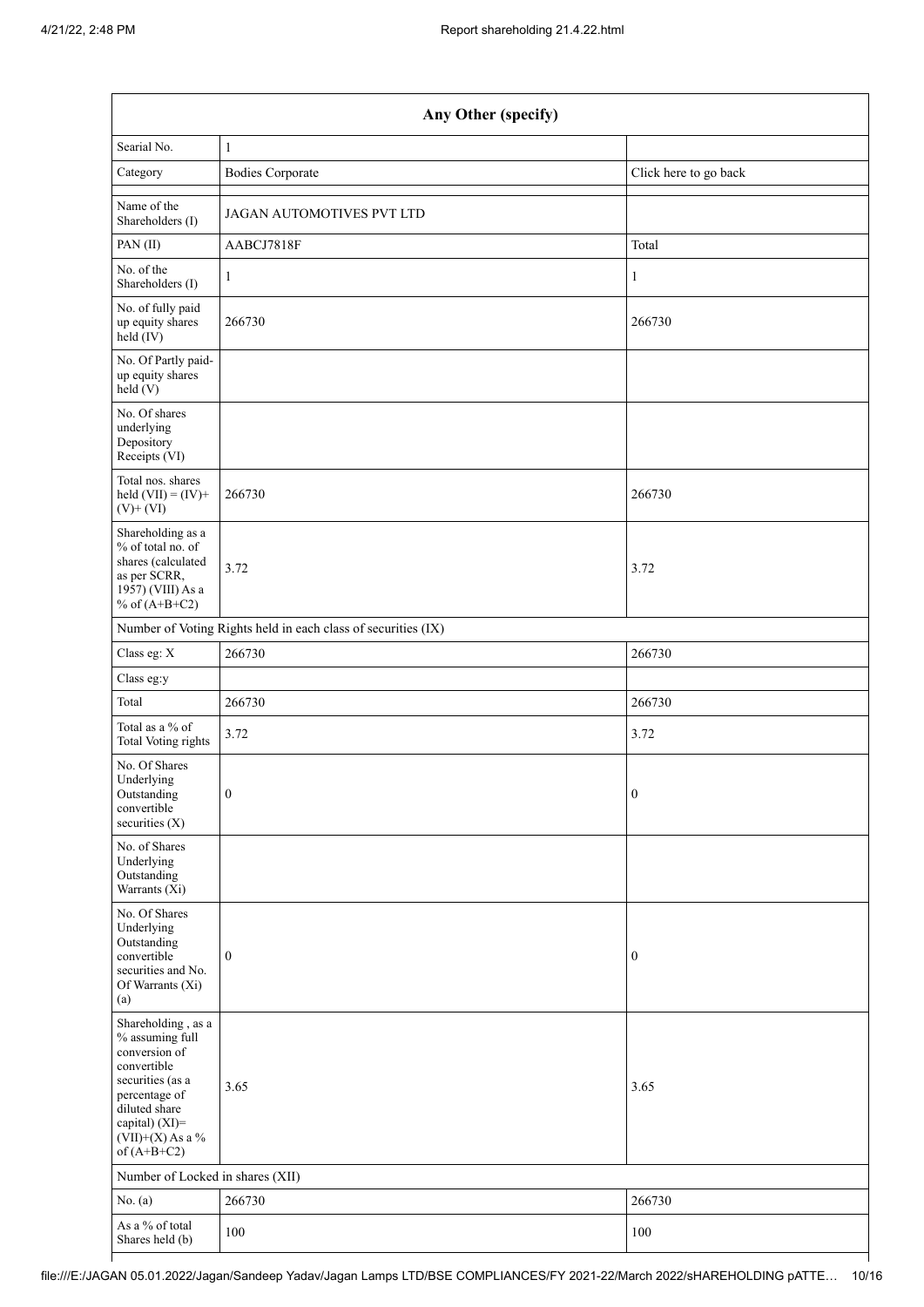| Number of Shares pledged or otherwise encumbered (XIII)              |          |        |  |  |  |  |
|----------------------------------------------------------------------|----------|--------|--|--|--|--|
| No. (a)                                                              |          |        |  |  |  |  |
| As a % of total<br>Shares held (b)                                   |          |        |  |  |  |  |
| Number of equity<br>shares held in<br>dematerialized<br>form $(XIV)$ | 266730   | 266730 |  |  |  |  |
| Reason for not providing PAN                                         |          |        |  |  |  |  |
| Reason for not<br>providing PAN                                      |          |        |  |  |  |  |
| Shareholder type                                                     | Promoter |        |  |  |  |  |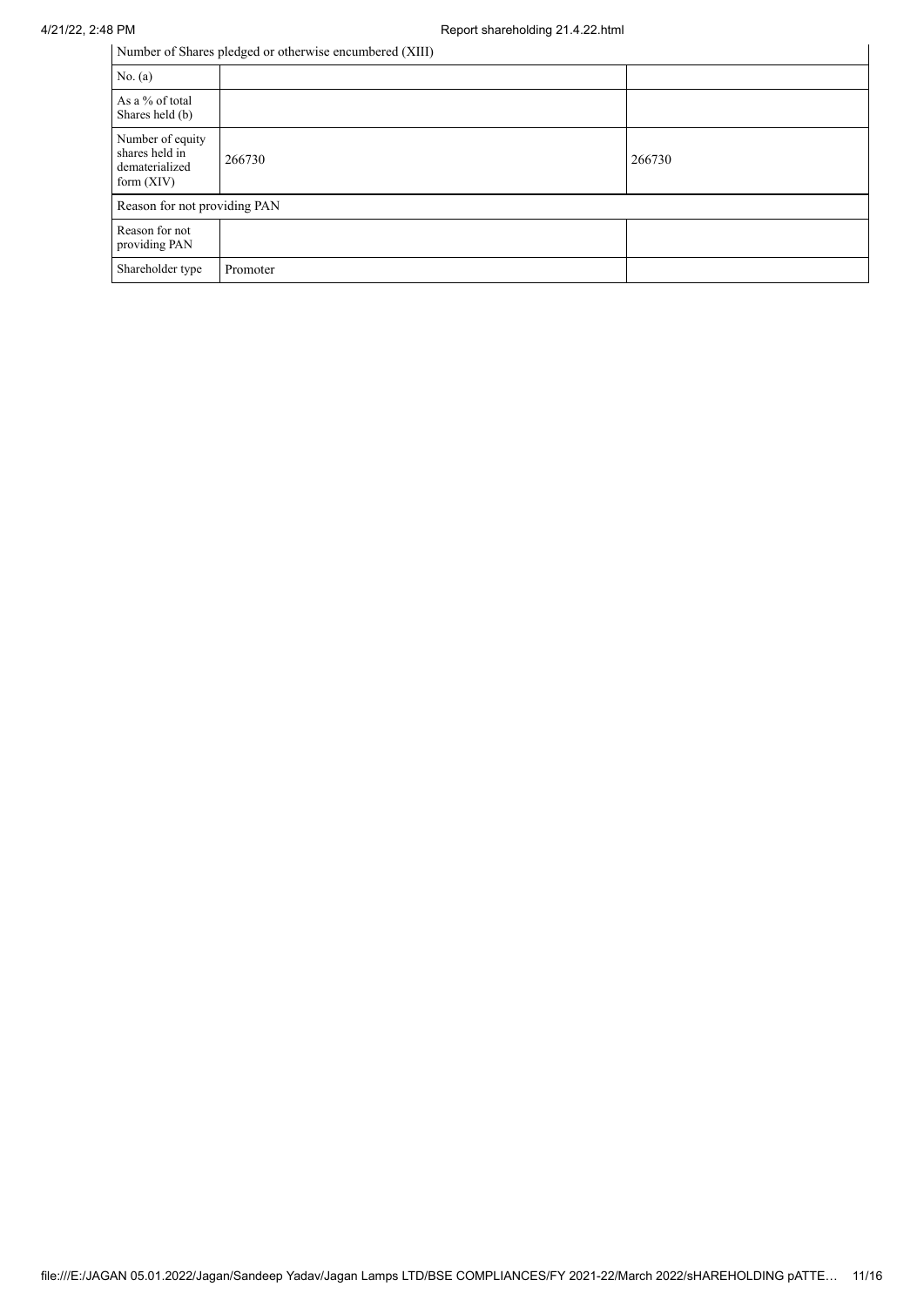$\overline{\Gamma}$ 

|                                                                                                                                                                                      | Individuals - ii. Individual shareholders holding nominal share capital in excess of Rs. 2 lakhs. |                       |  |  |  |  |
|--------------------------------------------------------------------------------------------------------------------------------------------------------------------------------------|---------------------------------------------------------------------------------------------------|-----------------------|--|--|--|--|
| Searial No.                                                                                                                                                                          | $\,1\,$                                                                                           |                       |  |  |  |  |
| Name of the<br>Shareholders (I)                                                                                                                                                      | DEEPINDER SINGH POONIAN                                                                           | Click here to go back |  |  |  |  |
| PAN(II)                                                                                                                                                                              | ABIPP4724F                                                                                        | Total                 |  |  |  |  |
| No. of fully paid<br>up equity shares<br>$held$ (IV)                                                                                                                                 | 141838                                                                                            | 141838                |  |  |  |  |
| No. Of Partly paid-<br>up equity shares<br>held (V)                                                                                                                                  |                                                                                                   |                       |  |  |  |  |
| No. Of shares<br>underlying<br>Depository<br>Receipts (VI)                                                                                                                           |                                                                                                   |                       |  |  |  |  |
| Total nos. shares<br>held $(VII) = (IV) +$<br>$(V)$ + $(VI)$                                                                                                                         | 141838                                                                                            | 141838                |  |  |  |  |
| Shareholding as a<br>% of total no. of<br>shares (calculated<br>as per SCRR,<br>1957) (VIII) As a<br>% of $(A+B+C2)$                                                                 | 1.98                                                                                              | 1.98                  |  |  |  |  |
|                                                                                                                                                                                      | Number of Voting Rights held in each class of securities (IX)                                     |                       |  |  |  |  |
| Class eg: X                                                                                                                                                                          | 141838                                                                                            | 141838                |  |  |  |  |
| Class eg:y                                                                                                                                                                           |                                                                                                   |                       |  |  |  |  |
| Total                                                                                                                                                                                | 141838                                                                                            | 141838                |  |  |  |  |
| Total as a % of<br>Total Voting rights                                                                                                                                               | 1.98                                                                                              | 1.98                  |  |  |  |  |
| No. Of Shares<br>Underlying<br>Outstanding<br>convertible<br>securities (X)                                                                                                          |                                                                                                   |                       |  |  |  |  |
| No. of Shares<br>Underlying<br>Outstanding<br>Warrants (Xi)                                                                                                                          |                                                                                                   |                       |  |  |  |  |
| No. Of Shares<br>Underlying<br>Outstanding<br>convertible<br>securities and No.<br>Of Warrants (Xi)<br>(a)                                                                           |                                                                                                   |                       |  |  |  |  |
| Shareholding, as a<br>% assuming full<br>conversion of<br>convertible<br>securities (as a<br>percentage of<br>diluted share<br>capital) (XI)=<br>$(VII)+(X)$ As a %<br>of $(A+B+C2)$ | 1.94                                                                                              | 1.94                  |  |  |  |  |
| Number of Locked in shares (XII)                                                                                                                                                     |                                                                                                   |                       |  |  |  |  |
| No. (a)                                                                                                                                                                              |                                                                                                   |                       |  |  |  |  |
| As a % of total<br>Shares held (b)                                                                                                                                                   |                                                                                                   |                       |  |  |  |  |
| Number of equity<br>shares held in<br>dematerialized<br>form (XIV)                                                                                                                   | 141838                                                                                            | 141838                |  |  |  |  |
| Reason for not providing PAN                                                                                                                                                         |                                                                                                   |                       |  |  |  |  |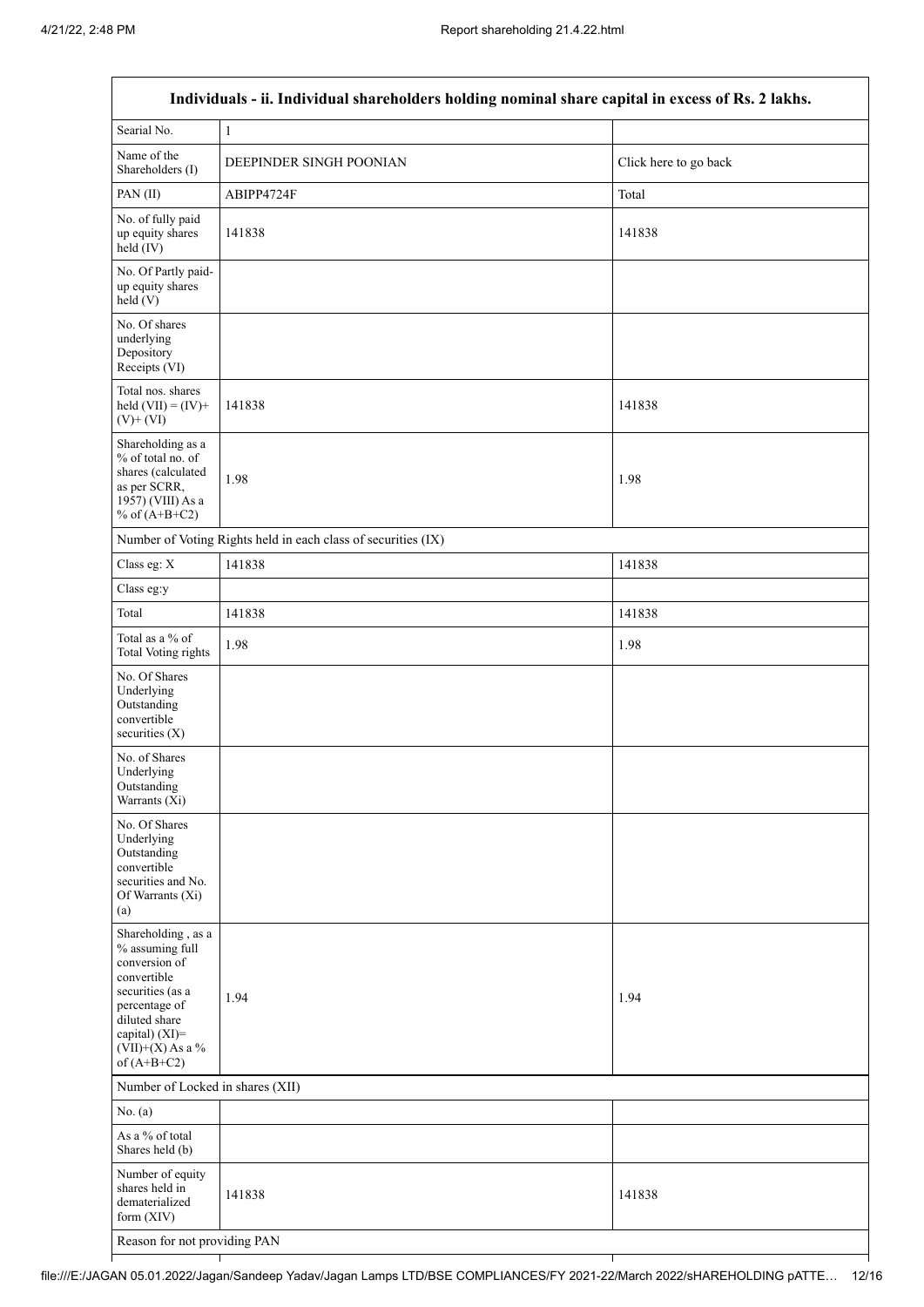Reason for not providing PAN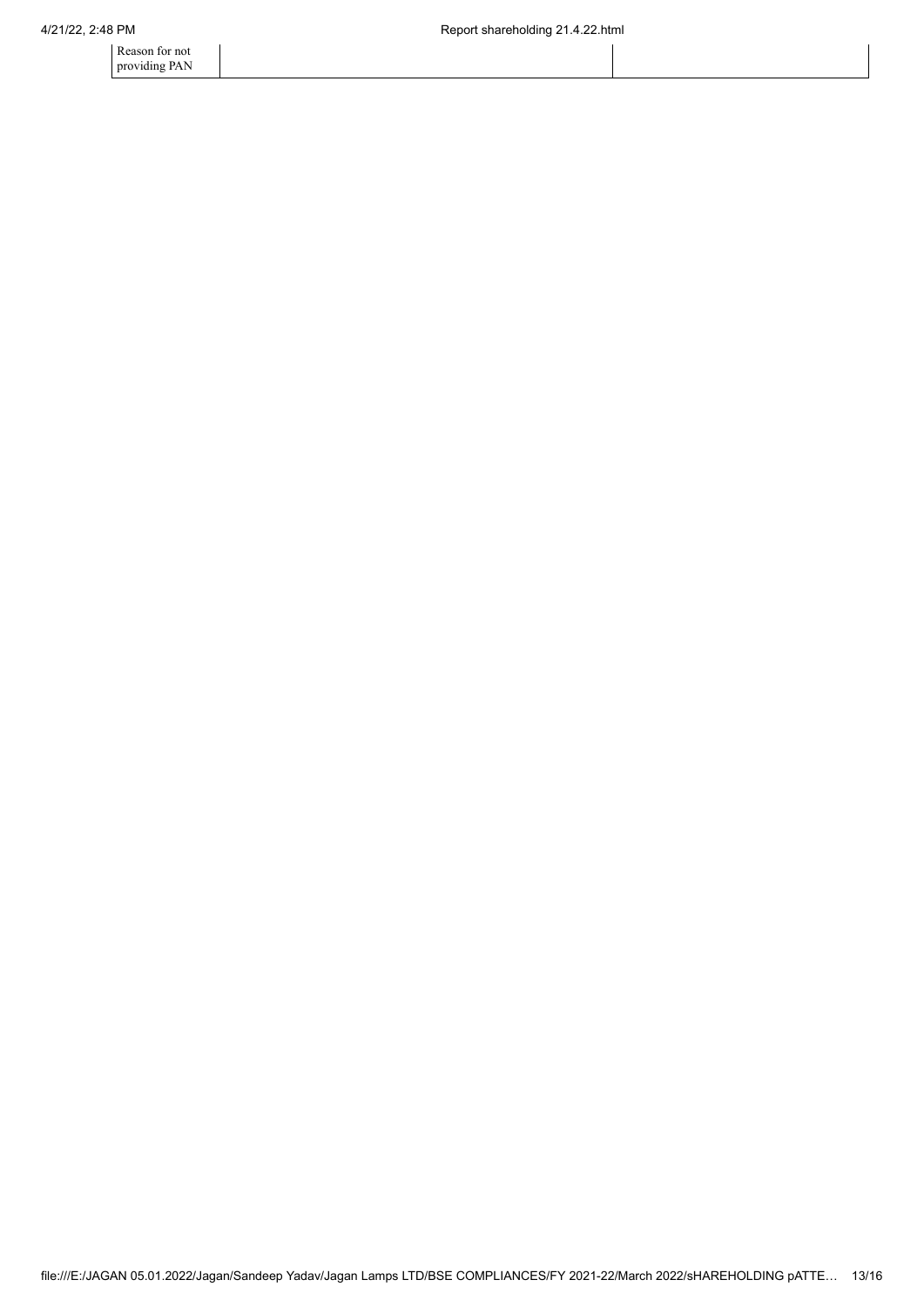| Any Other (specify)                                                                                                                                                                  |                         |                           |                         |                       |  |  |  |
|--------------------------------------------------------------------------------------------------------------------------------------------------------------------------------------|-------------------------|---------------------------|-------------------------|-----------------------|--|--|--|
| Searial No.                                                                                                                                                                          | $\mathbf{1}$            | $\overline{c}$            | $\overline{\mathbf{3}}$ |                       |  |  |  |
| Category                                                                                                                                                                             | <b>Bodies Corporate</b> | Non-Resident Indian (NRI) | <b>Clearing Members</b> |                       |  |  |  |
| Category / More<br>than 1 percentage                                                                                                                                                 | Category                | Category                  | Category                |                       |  |  |  |
| Name of the<br>Shareholders (I)                                                                                                                                                      |                         |                           |                         | Click here to go back |  |  |  |
| PAN(II)                                                                                                                                                                              |                         |                           |                         | Total                 |  |  |  |
| No. of the<br>Shareholders (I)                                                                                                                                                       | 24                      | 54                        | 14                      | 92                    |  |  |  |
| No. of fully paid<br>up equity shares<br>$held$ (IV)                                                                                                                                 | 239895                  | 102985                    | 4380                    | 347260                |  |  |  |
| No. Of Partly paid-<br>up equity shares<br>held(V)                                                                                                                                   |                         |                           |                         |                       |  |  |  |
| No. Of shares<br>underlying<br>Depository<br>Receipts (VI)                                                                                                                           |                         |                           |                         |                       |  |  |  |
| Total nos. shares<br>held $(VII) = (IV) +$<br>$(V)$ + $(VI)$                                                                                                                         | 239895                  | 102985                    | 4380                    | 347260                |  |  |  |
| Shareholding as a<br>% of total no. of<br>shares (calculated<br>as per SCRR,<br>1957) (VIII) As a<br>% of $(A+B+C2)$                                                                 | 3.35                    | 1.44                      | 0.06                    | 4.85                  |  |  |  |
| Number of Voting Rights held in each class of securities (IX)                                                                                                                        |                         |                           |                         |                       |  |  |  |
| Class eg: X                                                                                                                                                                          | 239895                  | 102985                    | 4380                    | 347260                |  |  |  |
| Class eg:y                                                                                                                                                                           |                         |                           |                         |                       |  |  |  |
| Total                                                                                                                                                                                | 239895                  | 102985                    | 4380                    | 347260                |  |  |  |
| Total as a $\%$ of<br>Total Voting rights                                                                                                                                            | 3.35                    | 1.44                      | 0.06                    | 4.85                  |  |  |  |
| No. Of Shares<br>Underlying<br>Outstanding<br>convertible<br>securities (X)                                                                                                          |                         |                           |                         |                       |  |  |  |
| No. of Shares<br>Underlying<br>Outstanding<br>Warrants (Xi)                                                                                                                          |                         |                           |                         |                       |  |  |  |
| No. Of Shares<br>Underlying<br>Outstanding<br>convertible<br>securities and No.<br>Of Warrants (Xi)<br>(a)                                                                           |                         |                           |                         |                       |  |  |  |
| Shareholding, as a<br>% assuming full<br>conversion of<br>convertible<br>securities (as a<br>percentage of<br>diluted share<br>capital) (XI)=<br>$(VII)+(X)$ As a %<br>of $(A+B+C2)$ | 3.29                    | 1.41                      | 0.06                    | 4.76                  |  |  |  |
| Number of Locked in shares (XII)                                                                                                                                                     |                         |                           |                         |                       |  |  |  |
| No. (a)                                                                                                                                                                              |                         |                           |                         |                       |  |  |  |
| As a % of total<br>Shares held (b)                                                                                                                                                   |                         |                           |                         |                       |  |  |  |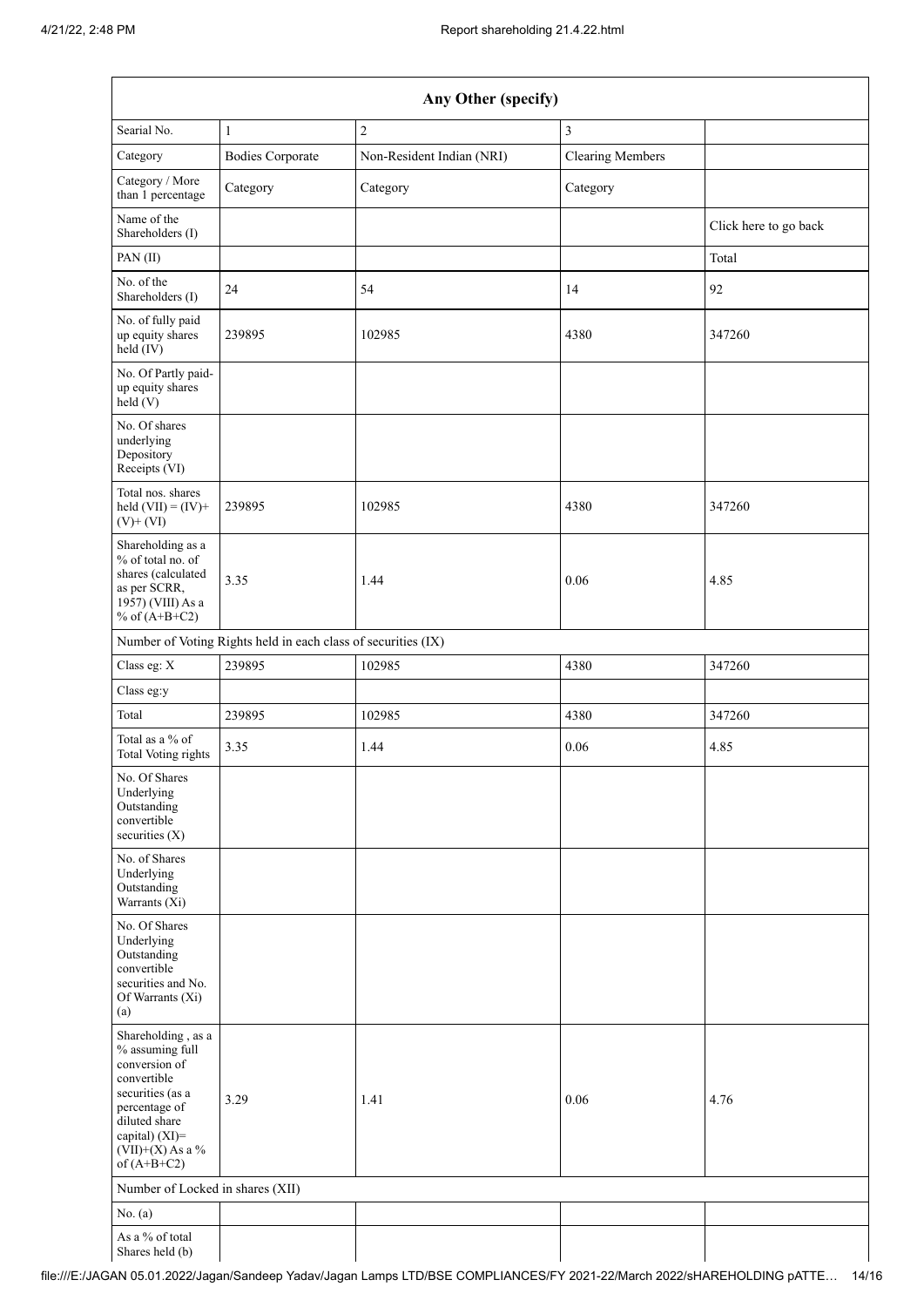| Number of equity<br>shares held in<br>dematerialized<br>form $(XIV)$ | 112595 | 102985 | 4380 | 219960 |  |  |  |
|----------------------------------------------------------------------|--------|--------|------|--------|--|--|--|
| Reason for not providing PAN                                         |        |        |      |        |  |  |  |
| Reason for not<br>providing PAN                                      |        |        |      |        |  |  |  |